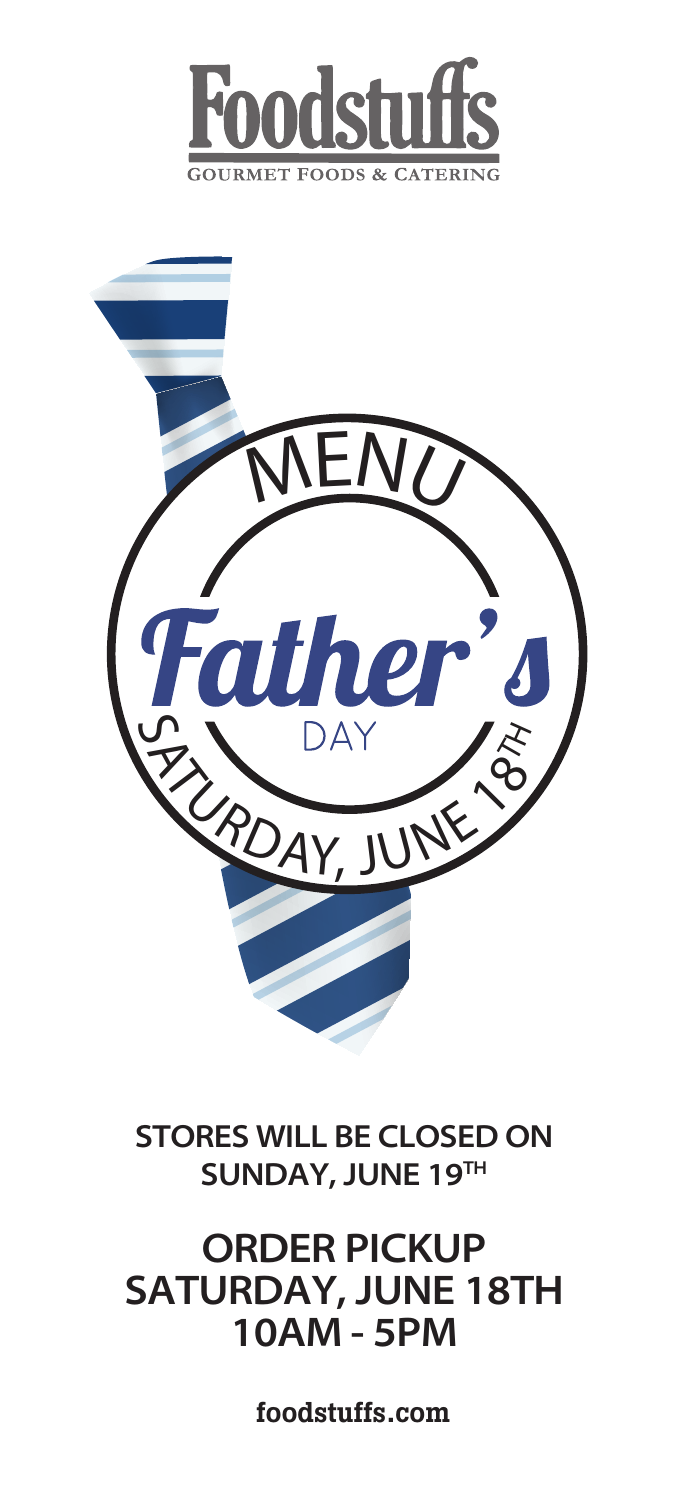| <b>APPETIZERS</b>                                                                                                                                                                                                                 |                     |
|-----------------------------------------------------------------------------------------------------------------------------------------------------------------------------------------------------------------------------------|---------------------|
| <b>SPICY FETA DIP</b><br>Feta cheese blended with pickled jalapeños,<br>roasted red peppers and olive oil<br>(approximately 3-4 servings per container)                                                                           | 6.99 FA             |
| <b>MINI CHEESEBURGERS</b><br>Mini black Angus burger with American cheese,<br>served on a buttercrust bun<br>(approximately 2-3 cheeseburgers per person)                                                                         | 2.99 EA             |
| <b>NASHVILLE HOT HONEY CHICKEN SLIDERS</b><br>Fried chicken breast topped with cabbage slaw,<br>pickles and hot honey, served on a buttercrust bun<br>(approximately 2-3 sliders per person)                                      | 3.99 EA             |
| <b>SALADS AND SIDES</b>                                                                                                                                                                                                           |                     |
| <b>COURTNEY'S TUNA SALAD</b><br>Foodstuffs' famous tuna salad with Albacore tuna,<br>celery, scallions, worcestershire sauce and a blend of<br>cholesterol free and fat free mayonnaise<br>(approximately 2-3 servings per pound) | 14.99 IB            |
| <b>JENNIFER'S GREEK SALAD</b><br>Traditional Greek salad with tomatoes, cucumbers,<br>kalamata olives, feta cheese and red onions<br>(approximately 3-4 servings per pound)                                                       | 10.99 <sub>LB</sub> |
| <b>GRILLED CORN &amp; ARUGULA SALAD</b><br>Grilled corn tossed with arugula, red onions,<br>cherry tomatoes and ricotta salata cheese<br>(approximately 3-4 servings per pound)                                                   | 10.99 <sub>LB</sub> |
| <b>SESAME NOODLES</b><br>Spaghetti noodles tossed with peanuts, mushrooms,<br>scallions and our chili-soy vinaigrette<br>(approximately 3-4 servings per pound)                                                                   | 10.99 LB            |
| <b>SUGAR SNAP PEAS WITH CARROTS &amp; HERBS</b><br>Steamed sugar snap peas with carrots and<br>herbs de Provence<br>(approximately 3-4 servings per pound)                                                                        | 11.99 <sub>LB</sub> |
| <b>CREAMY COLESLAW</b><br>Shredded cabbage with onions, carrots and our                                                                                                                                                           | 9.99 <sub>LB</sub>  |

# **READY FOR THE GRILL**

traditional classic coleslaw dressing *(approximately 2-3 servings per pound)*

| <b>BLACK ANGUS HAMBURGERS</b><br>(5 hamburgers per package, vacuum sealed)                                          | <b>MARKET PRICE</b> |
|---------------------------------------------------------------------------------------------------------------------|---------------------|
| ALL-BEEF JUMBO HOT DOGS<br>(4 hot dogs per package)                                                                 | <b>MARKET PRICE</b> |
| PECANWOOD SMOKED ST. LOUIS RIBS<br>(approximately 2 lbs per slab, 1 slab per package,<br>vacuum sealed, pre-cooked) | <b>MARKET PRICE</b> |

#### \*All Serving Suggestions Are Approximate\*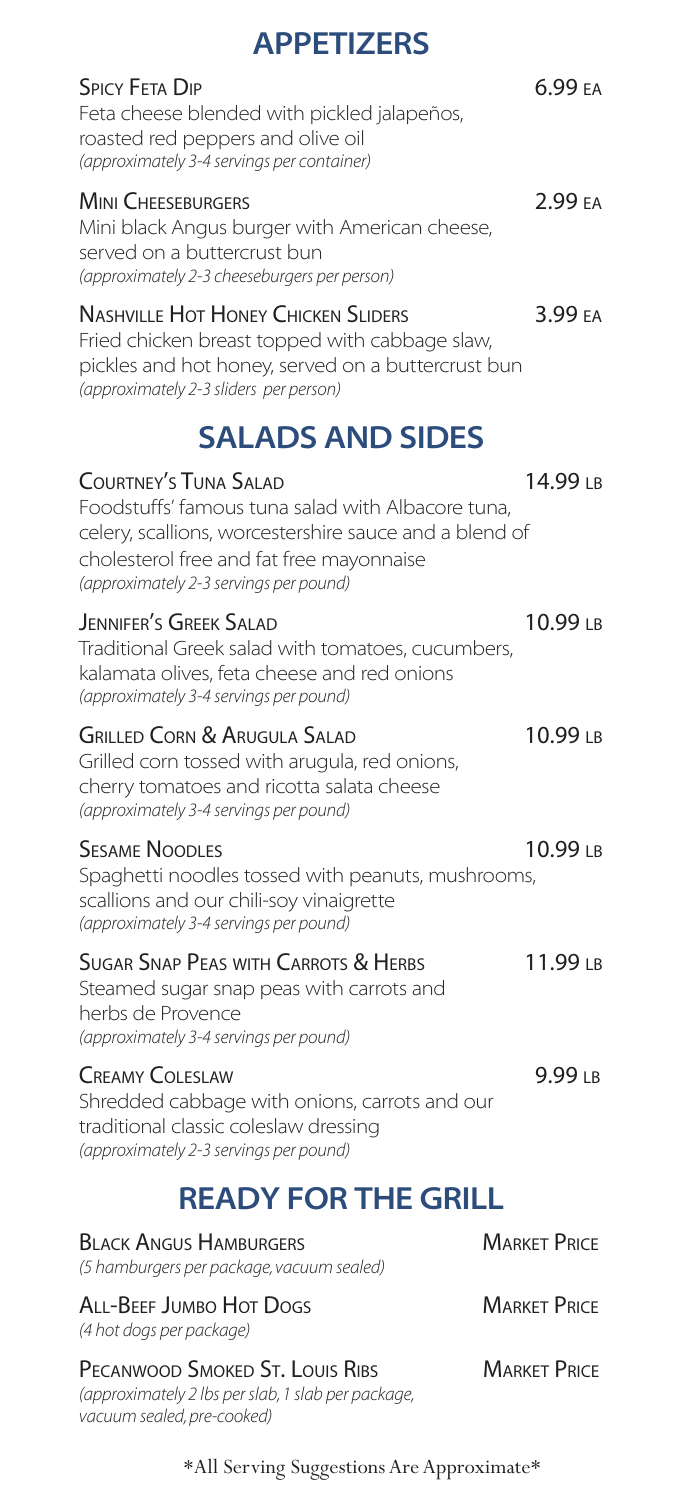# **ENTREES**

### PANKO ENCRUSTED CHICKEN TENDERS 15.99 LB

Harrison's Poultry Farm all-natural chicken breast encrusted with Japanese breadcrumbs and quickly fried *(approximately 7-8 tenders per pound)* 

#### Mini Flank Steak Quesadilla 10.99 lb

4" corn tortilla filled with flank steak, mozzarella cheese, onions and spices *(approximately 7-8 quesadillas per pound)*

### VEGETABLE PAELLA 10.99 LB

Saffron long grain rice with broccoli, cauliflower, red bell peppers, green peas, mushrooms and tomato sauce *(approximately 2-3 per servings per pound)*

# **PASTRIES**

## 6" Chocolate Chip Fudge Torte 26.99 ea

3 layers of moist chocolate cake filled and frosted with fudge icing and chocolate chips *(approximately 5-6 servings per torte)*

#### STRAWBERRY PEACH LATTICE PIE 20.99 EA

A flaky pie shell filled with a sweet blend of strawberries and peaches, topped with our lattice pie crust *(approximately 6-8 servings per pie)*

#### MINI LEMON MERINGUE PIE **1988 EXECUTE 18.99 EA**

A flaky pie shell filled with tart lemon curd and topped with baked meringue *(approximately 2-3 servings per pie)*

### I Love You Dad Heart Shaped Chocolate

## CHIP COOKIE CAKE 8.99 FA

Foodstuffs chocolate chip cookie dough baked into a thick mini heart cake with "I Love You Dad" written on top *(approximately 2-3 servings per cake)*

## MINI CHOCOLATE ECLAIRS **3.99** EA

A classic French recipe of pate a choux dough, filled with homemade custard and topped with chocolate ganache *(approximately 1-2 eclairs per person)* 

## **MINI CHOCOLATE DIPPED CUPCAKE**

WITH SPRINKLES 3.99 EA Moist chocolate or vanilla cupcake topped with vanilla buttercream, dipped in chocolate and sprinkles *(approximately 1 cupcake per person)*

## CARAMEL THUMBPRINTS 17.99 LB

A buttery cookie topped with caramel and dark chocolate *(approximately 14-16 cookies per pound)* 

## CAMPFIRE BARS 2008 2012 17.99 LB

Graham cracker crust topped with chocolate and toasted marshmallows, drizzled with condensed milk *(approximately 3-4 bars per pound)*